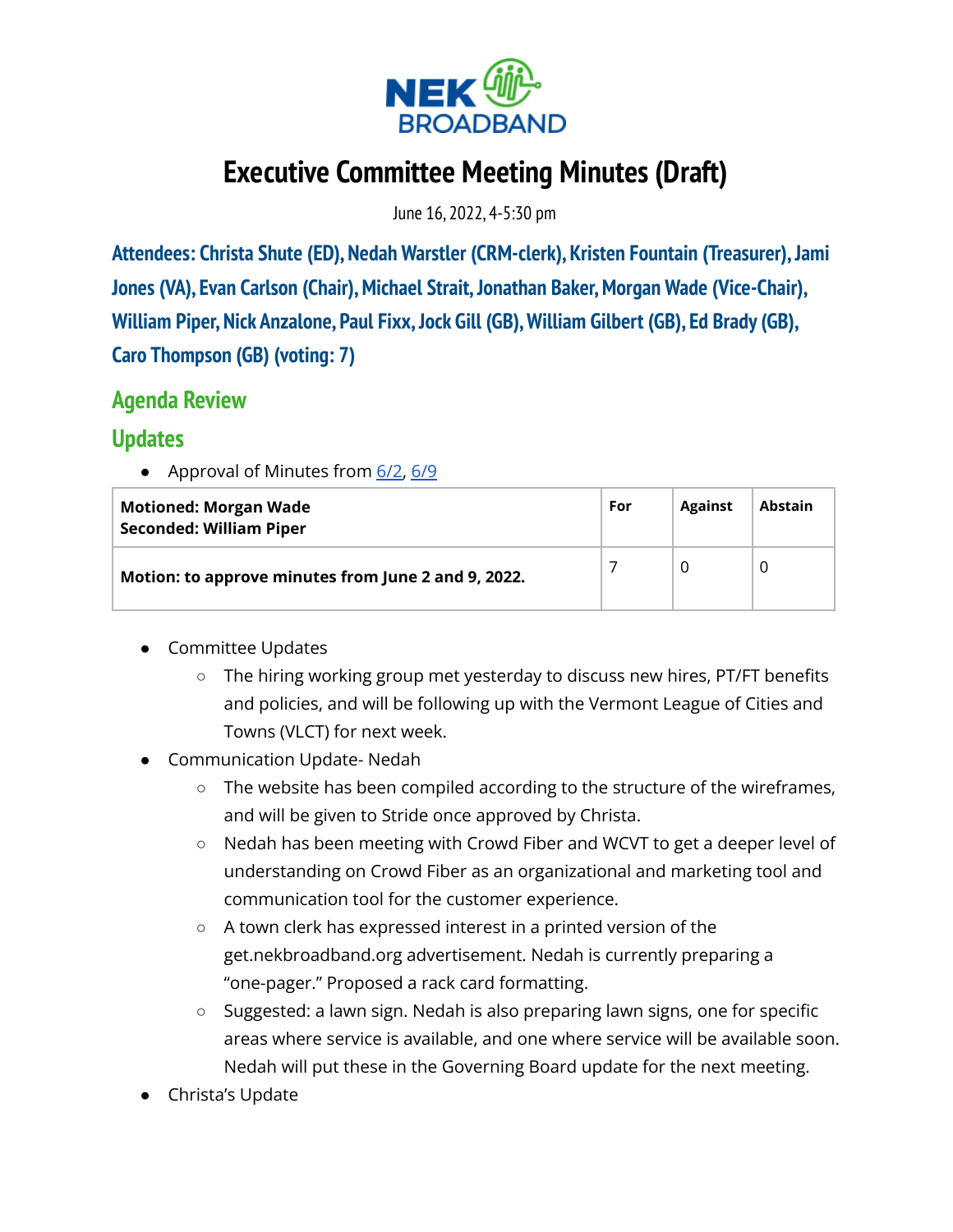- We have submitted an invoice for the first performance milestone of our newest construction grant, which will allow us to pay for the fiber to be shipped.
- Working through current challenges on USDA projects and anticipate being on time.
- Some of the Affordability Group met with Holly Groeschner (EAB Chair). She gave excellent feedback, which will be received by the Affordability Group at their next meeting (Thursday 23, 2022). Christa is finalizing the last of the paperwork. The VCBB expressed they were impressed with the professionalism of our Universal Service Plan, Grant Application, and Business Plan.
- **Parking Lot will be an ongoing document renamed to Pending Items**

## **New Business**

#### **In Person Exec Committee meeting -**

- **● Discussion Summary:** The organization would like to have an in-person Executive Committee meeting, as well as an in-person Governing Board Meeting. Executive Committee meeting dates have been proposed for 2 Thursday dates, July 21st or August 4th. 2 Sunday dates, July 24 or August 7, are the proposed dates for the Governing Board Meeting. Potential locations for the Executive Committee are: Ray's camp (Lake Willoughby) or Parker Pie (Glover).
	- **○** Proposed: Fall timeline instead of summer, with a conference sort of feel for the Governing Board (food, extended time, longer breakout sessions, etc.) Possible location could be a Pavilion at Crystal Lake. A doodle poll will be sent out to the EC and then the Board for August and September time frames.

#### **Address Change**

- **● Discussion Summary:** The organization would like to move its mailing address to St. Johnsbury, possibly to the physical address within the Warehouse. The local employee could pick up the mail.
	- Proposed: a mailing address service that forwards the mail from the box to any location instead of changing it altogether. There was some discussion as to which is more professional, and how it could affect communication to the public. Kristen will further research PO box versus mailing service versus physical address

|  |  | <b>Terms: Pricing, Installations, Seasonal</b> |
|--|--|------------------------------------------------|
|  |  |                                                |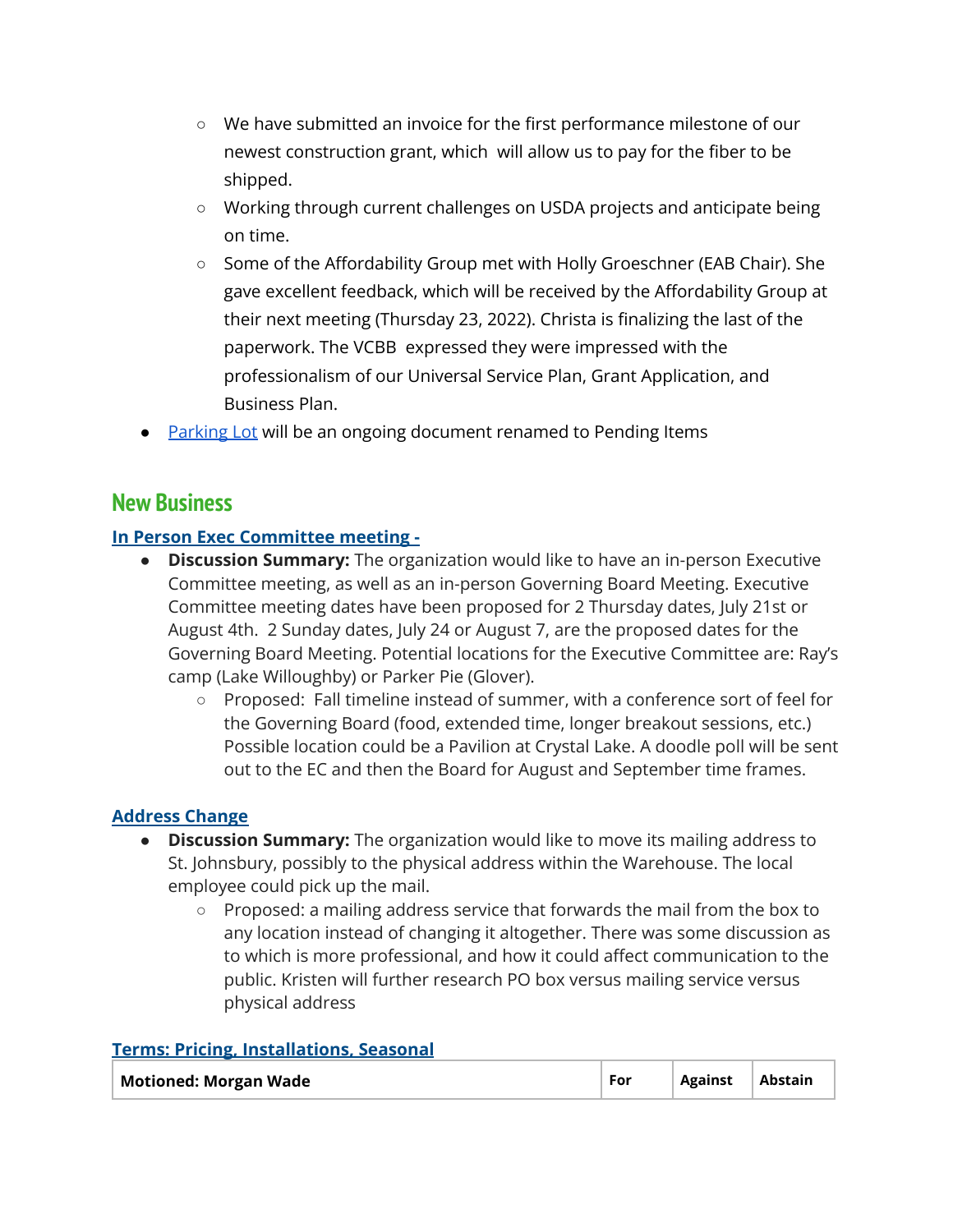| Seconded: Michael Strait                                                                                                                                                                                                                                |   |   |   |
|---------------------------------------------------------------------------------------------------------------------------------------------------------------------------------------------------------------------------------------------------------|---|---|---|
| Motion: to enter into Executive Session with staff and<br>Governing Board members, finding that the premature<br>disclosure of Pricing, Installations, and Seasonal<br>memberships would disadvantage the CUD were it to be<br>made public at this time | 7 | 0 | 0 |

| <b>Motioned: Michael Strait</b><br>Seconded: Paul Fixx | For | <b>Against</b> | <b>Abstain</b> |
|--------------------------------------------------------|-----|----------------|----------------|
| <b>Motion: to exit Executive Session.</b>              | 6   | $\mathcal{L}$  |                |

**● Discussion Summary:** no public discussion took place, no action was taken in Executive Session. The Committee left Executive Session at 5:01pm

William Piper left at 4:40pm. (6) Jonathan Baker left at 5:01pm (5) Morgan Wade became chair at 5:01pm

#### **Town ARPA Proposals - Peacham, Holland, Walden**

| <b>Motioned: Paul Fixx</b><br><b>Seconded: Michael Strait</b>                                                                                              | For | <b>Against</b> | <b>Abstain</b> |
|------------------------------------------------------------------------------------------------------------------------------------------------------------|-----|----------------|----------------|
| Motion: to add the proposed clause for drops to be offered<br>within 90 days of the completion of the backbone and OLT<br>for Peacham, Ryegate, and Groton | 5   | 0              |                |

- **● Discussion Summary:** Peacham has previously been signed. The contract does not indicate a timeframe for installation. Proposed: Clause would allow for the drops to be offered/installed within 90 days of completion of the backbone (OLT). Will be adding to Peacham, Ryegate, and Groton contracts.
	- Holland expressed strong interest, but no decision to use ARPA funds on Fiber. Walden will be voting to use ARPA funds on June 20th.

| <b>Motioned: Paul Fixx</b> | For | Against | <b>Abstain</b> |
|----------------------------|-----|---------|----------------|
| Seconded: Michael Strait   |     |         |                |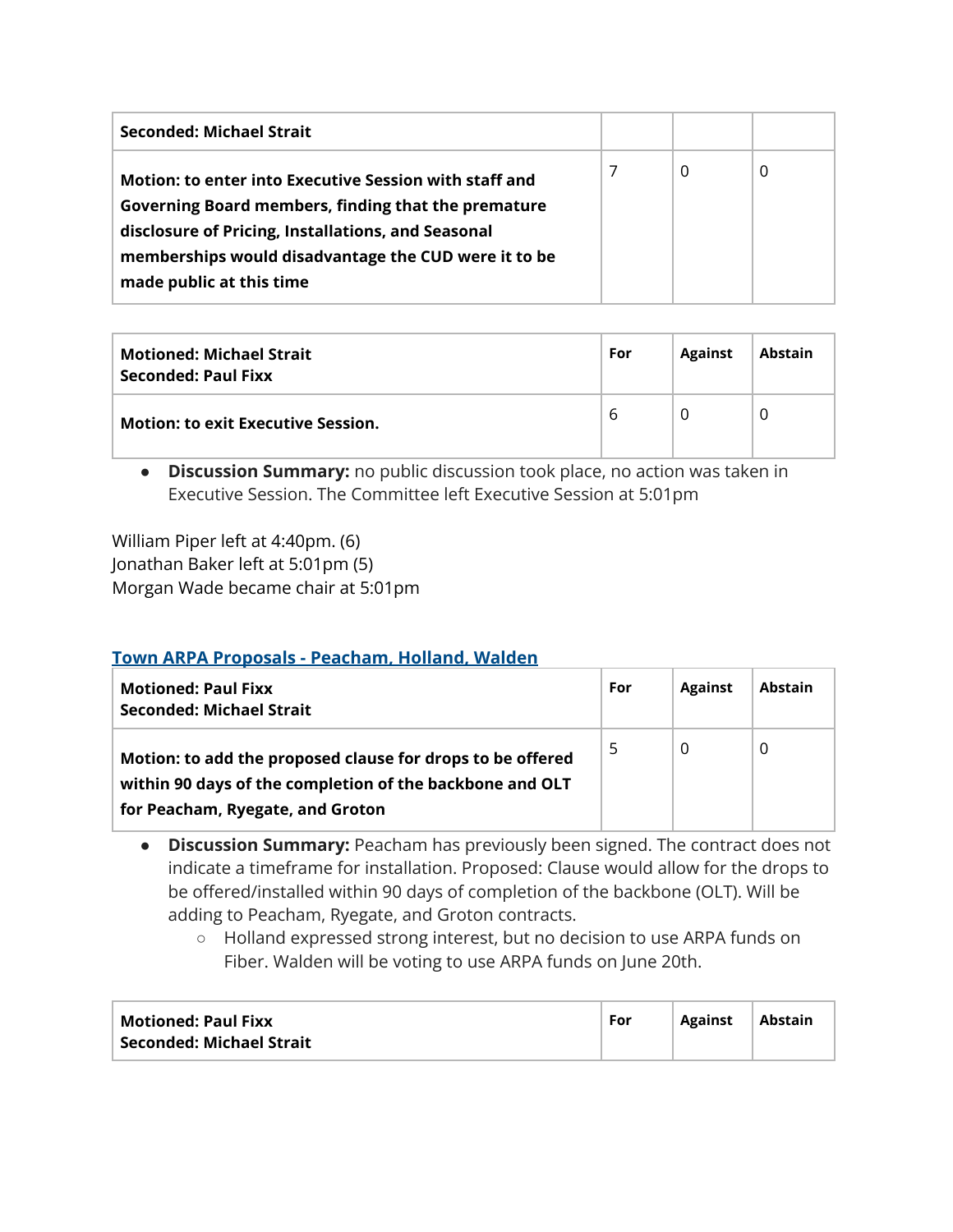| Motion: to give Christa authority to enter into proposed  | 5 |  |
|-----------------------------------------------------------|---|--|
| contracts with Holland and Walden should the towns choose |   |  |
| to participate in the ARPA proposals                      |   |  |

**● Discussion Summary:**

Caro Thompson joined the meeting at 5:05pm

#### **Construction Grant Amendment**

| <b>Motioned: Michael Strait</b><br>Seconded: Nick Anzalone                                                                                                                                                                                                      | For | <b>Against</b> | <b>Abstain</b> |
|-----------------------------------------------------------------------------------------------------------------------------------------------------------------------------------------------------------------------------------------------------------------|-----|----------------|----------------|
| Motion: to enter into Executive Session with the Staff and<br>members of the Governing Board present, finding that the<br>discussion of the Construction Grant Amendment would<br>substantially disadvantage the CUD were it to be made<br>public at this time. | 5   | 0              | 0              |

| <b>Motioned: Michael Strait</b><br>Seconded: Nick Anzalone | For | <b>Against</b> | Abstain |
|------------------------------------------------------------|-----|----------------|---------|
| <b>Motion: to exit Executive Session.</b>                  | 5   |                |         |

**● Discussion Summary:** no public discussion took place. No action was taken in the Executive Session. The Committee left Executive Session at 5:26pm.

| <b>Motioned: Michael Strait</b><br>Seconded: Nick Anzalone                                                                 | For | <b>Against</b> | <b>Abstain</b> |
|----------------------------------------------------------------------------------------------------------------------------|-----|----------------|----------------|
| Motion: to approve an amendment to the Construction<br>Grant for up to \$6 million for approximately 81 miles of<br>fiber. | 5   | 0              | 0              |

**● Discussion Summary:**

Caro left at 5:26pm

#### **Warehousing, Procurement, Logistics & Previous Construction Contract and Amendment Proposal (forthcoming)**

| <b>Motioned: Michael Strait</b> | For | <b>Against</b> | Abstain |
|---------------------------------|-----|----------------|---------|
| ้ Seconded: Nick Anzalone       |     |                |         |